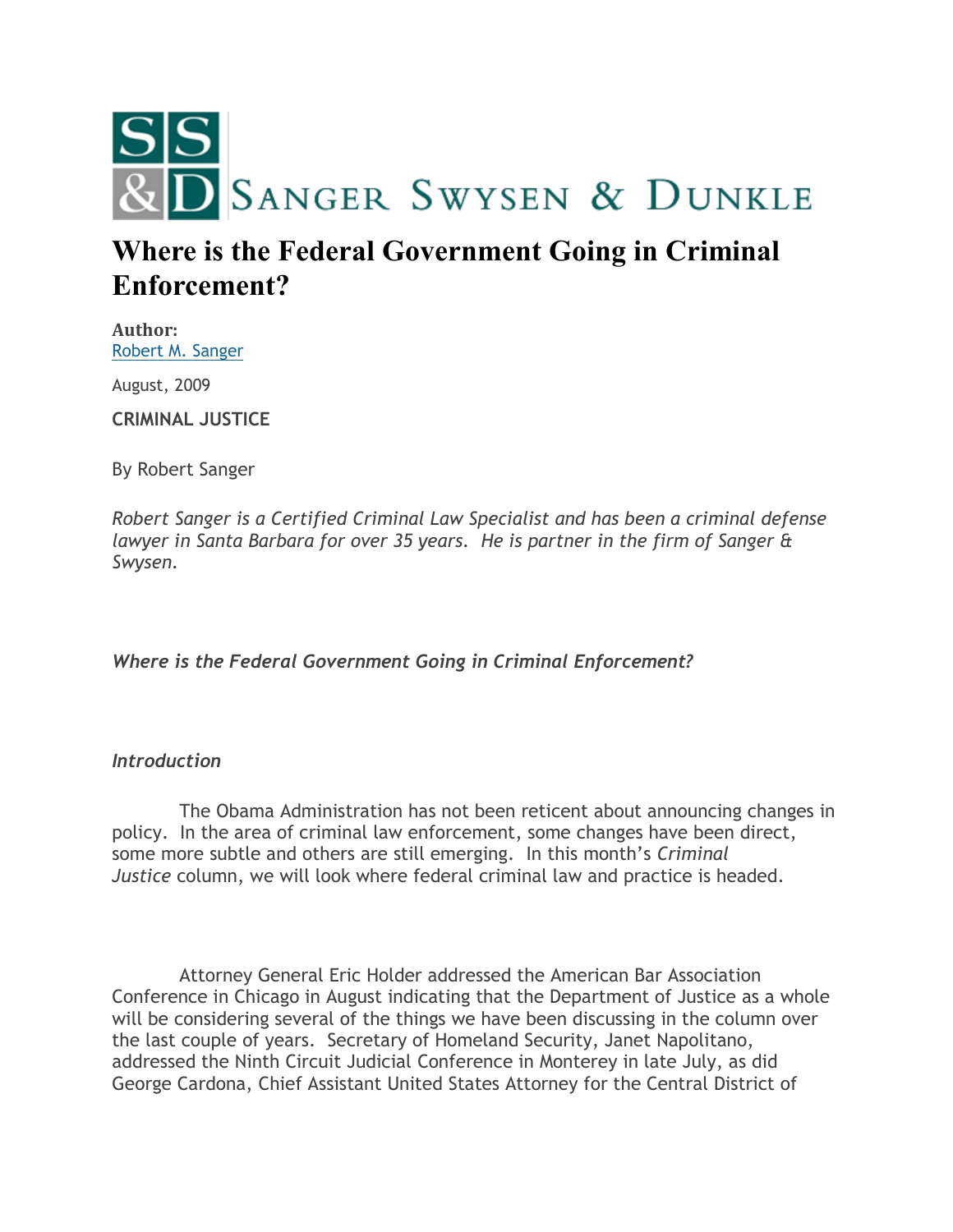California. So, listening to what they said and reading between the lines, where are we and where are we going?

#### *Where we are*

 Over the last couple of years in this column, we have explored some of the problems with the criminal justice system including, overcriminlaization, the need for sentencing reform, overcrowded prisons, ineffective fighting of the war on terrorism and drugs and the problems with junk science, including the National Academy of Science's recent report on that subject.

 *Overcriminalization:* Federal criminal law has become so diverse and diffuse that practically anyone might be guilty of some federal criminal offense. Ninth Circuit Chief Judge Alex Kozinski authored a chapter entitled, "You're (Probably) a Federal Criminal," published in a book out June of this year. He contends rather convincingly that such ubiquitous allegations as wire and mail fraud and false statements to a federal officer – when applied technically as they often are - potentially criminalize common business practices and trivial violations and that prosecutions for minor, unintentional regulatory matters and minor drug offenses are over-inclusive.

 *Overcrowded Prisons:* The federal prisons currently hold 207,424 inmates. There are 92 federal prison locations around the country, many with more than one facility. In addition the Bureau of Prisons contracts with private prisons in 12 locations. In our own state a three judge panel just ordered the release of 44,000 inmates from the state prisons due to overcrowding. One out of every one hundred adults in this country are currently in federal custody.

 *War on Terror/War on Drugs:* These are two "programs" which have taken on lives of their. Neither has been particularly successful but both are draining resources form the criminal justice system. Prevention, rehabilitation and treatment has gone underfunded while the cost of warehousing people, both from an economic and social standpoint, has been underappreciated.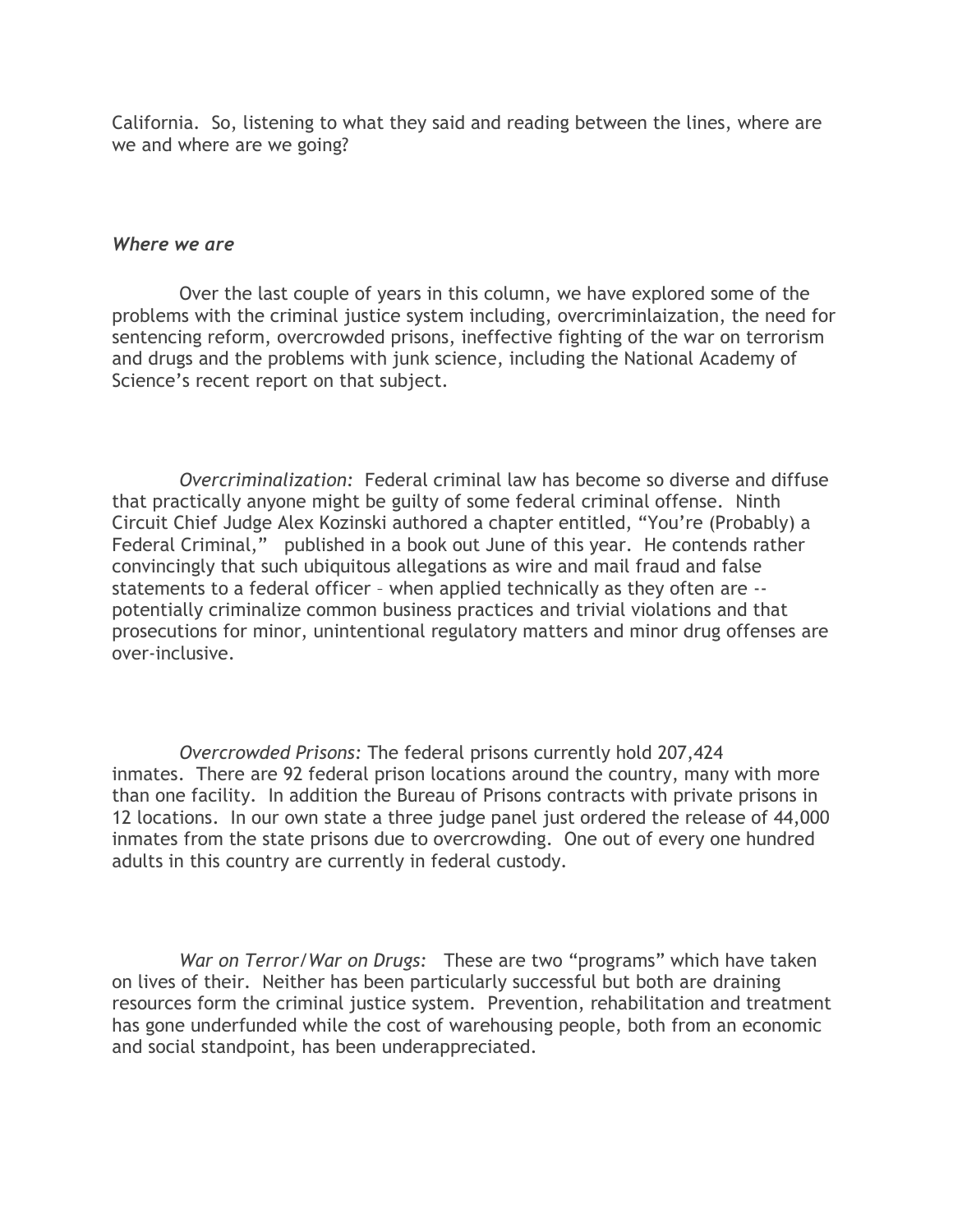*History of Convicting the Innocent:* 135 people were wrongfully convicted and sentenced to death in this country and over 100 more in non-capital cases only, sometimes years later, to be found innocent. While they were being prosecuted and while they languished in prison, the real killers were still unapprehended. Several of these tragic convictions were based on junk science.

## *Where we are going*

 Attorney General Holder addressed the House of Delegates of the American Bar Association on August 3, 2009, and took on these fundamental issues. While short on specifics to carry out some of the reforms, it was clear that he understood and intended to deal with the underlying problems. He was countering the recent politics in this country of fear and hatred where the easy appeal was to be "tough on crime."

The Attorney General said that, instead, we have to get "smart on crime," which requires ". . . talking openly about which policies have worked and which have not. And we have to do so without worrying about being labeled as too soft or too hard on crime. Getting smart on crime means moving beyond useless labels and catch-phrases, and instead relying on science and data to shape policy. And getting smart on crime means thinking about crime in context – not just reacting to the criminal act, but developing the government's ability to enhance public safety before the crime is committed and after the former offender is returned to society." This strongly suggests a shift toward crime prevention and, after the fact, rehabilitation rather than warehousing.

Homeland Secretary Napolitano was more nuanced – and more conservative – in her remarks. But she emphasized that the overall goals of her Deaprtment would be to be effective without being excessively punitive. Chief AUSA Cardona specifically stated that his office intended to reorganize its priorities. He said that a majority of its resources and that of the FBI had been dedicated to "anti-terrorism' since September 11. He said that they were going to return the focus to "more traditional" criminal prosecutions. He included in that fraud, other white collar matters, environmental and immigration crimes.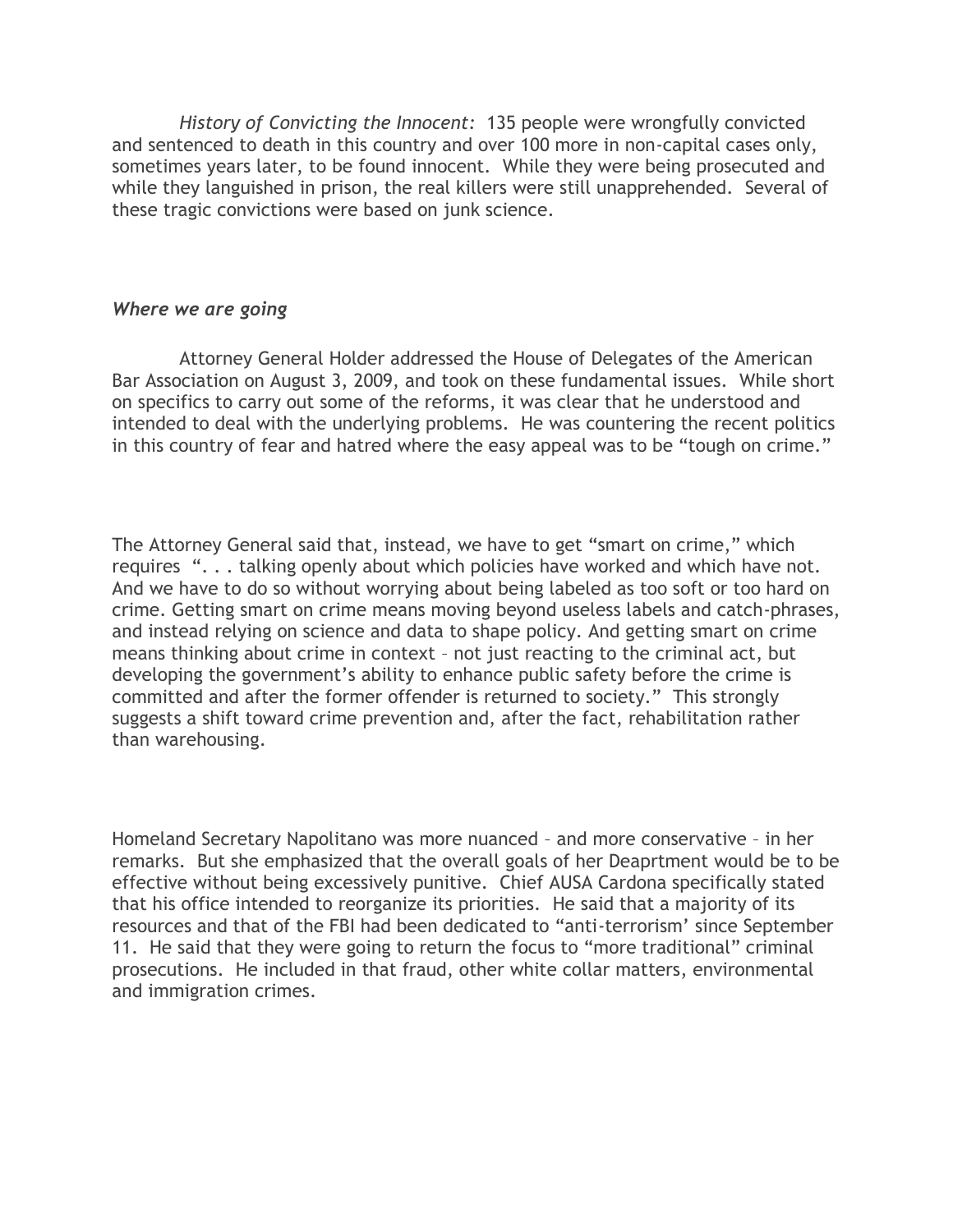Despite the return to traditional prosecutions, Attorney General Holder noted that the prosecution of people for non-violent drug offenses is both costly and noneffective. Holder recognized the benefits of treatment program in actually significantly reducing criminal activity over time while still not giving a drug offender a "free pass." We all know that, and now our United States Attorney General is willing to announce it as a matter of policy.

 He has also endorsed a policy of sentencing reform and a group in his Department has commenced a study. He said, "Specifically, the group is examining the federal sentencing guidelines, the Department's charging and sentencing advocacy practices, mandatory minimums, crack/powder cocaine sentencing disparities, and racial and ethnic disparities in sentencing. The group is also studying alternatives to incarceration, and strategies that help reduce recidivism when former offenders reenter society." This kind of systemic reform is long overdue at the federal and state levels to deal with the systemic flaws of a long history of patchwork "tough on crime" legislation.

 Attorney General Holder also talked about his efforts to ensure the duty of the United States government and his Department to ensure that indigent defendants have adequate counsel that is adequately supported. In addition to the constitutional burden to do so, he recognized the extreme cost in not doing so, including costly retrials and wrongful convictions. He also acknowledged that the policies and procedures relating to forensic sciences had to be revisited. He acknowledged the NAS report by name, echoed its concerns about flawed "science" in law enforcement and the courts and vowed to work to meet those concerns.

 The Attorney General and Chief Deputy Untied States Attorney Cardona indicated that there would be an increased emphasis on economic and internet crime. The federal prosecutors are going to spend additional time and resources to detect and combat financial offenses on-line. They also indicated an intention to pursue more vigorously some of the more traditional kinds of fraud, including, for instance Medicare fraud and other offenses where the government is the victim.

 Attorney General Holder concluded that we have to move the paradigm of law enforcement away from incarceration. He said, "We no longer must choose between more prisoners or more crime: we can reduce our dependence on incarceration and